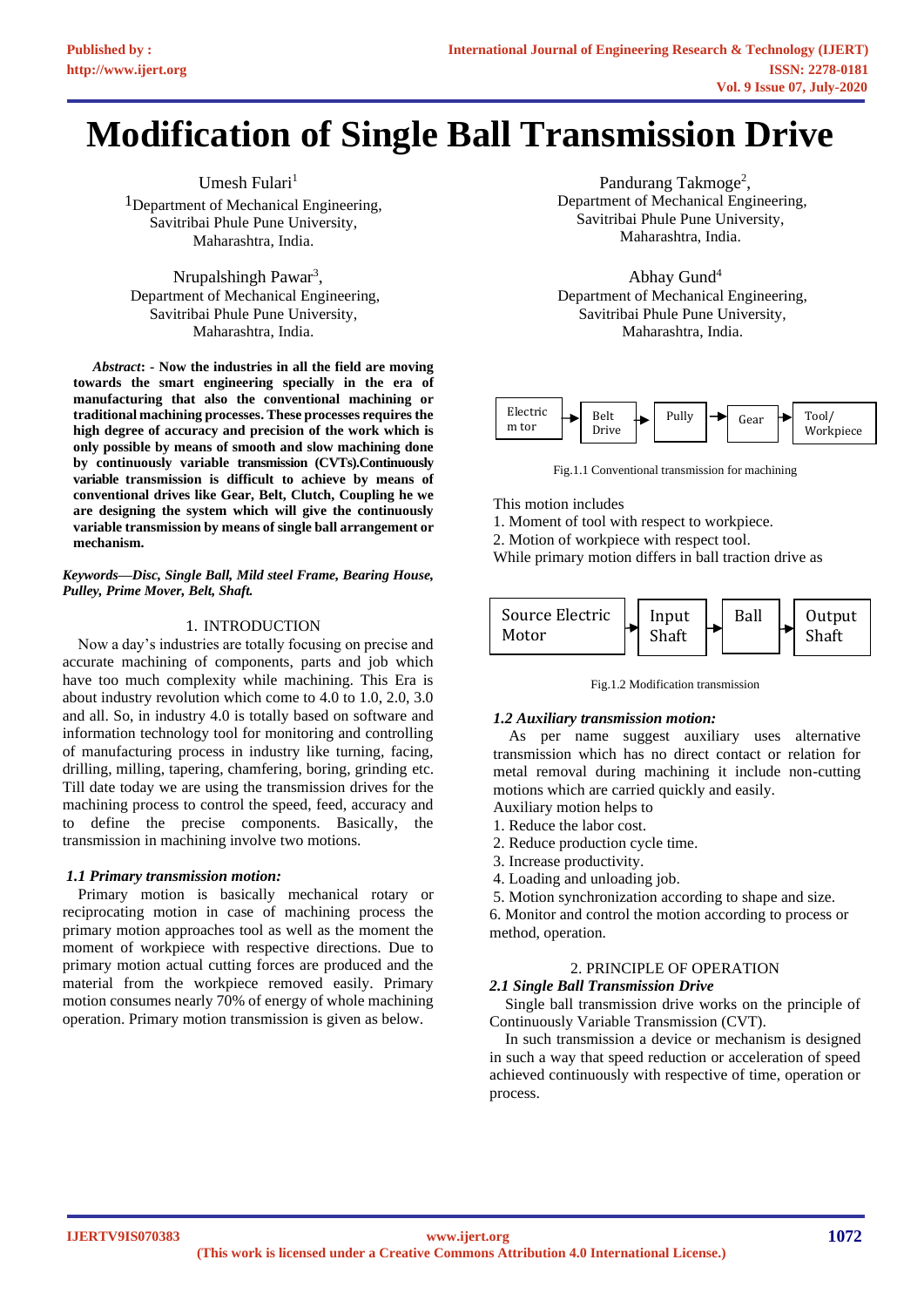## *2.2 Construction and Working*



Fig.2.1 Single ball transmission drive.

 Fig.2.1 shows an adjustable spherical ball inside the hub of a huge bearing which cause the axial movement of the ball, input shaft and output shaft are connected to the spherical ball through cast iron disc having some curvature in order to reduce the percentage of slip and power loss during operation. Input shaft is driven by prime mover i.e. primary motion or electric motor through belt and pully and whole assembly was installed within fixed frame. The ball is kept in oil casing for better lubrication.

## *2.3 Working: -*

 As the motor shaft that convert the electrical energy into mechanical rotary motion is given to input shaft (i) and hence the ball is connected to input shaft so that the ball also start to rotate which cause the rotation of output shaft due to relative motion between them. As the ball is kept in oil casing the average percentage of slip, power loss and level of noise produce is minimized

(1) To reduce the speed and torque

 As the lock nut mechanism attached to the ball assembly as the nut is rotate clockwise which will lower the ball hence the speed is reduce due to more radial distance through periphery of ball hence speed and speed and torque transmitted to output shaft.

(2) To increase speed and torque

 As the nut is rotated in an anticlockwise direction cause to move the ball in upward hence the disc are eccentric so the radial distance of rotation through periphery of ball reduce hence the speed increased.

#### **3. DESIGN AND EXPERIMENTAL SETUP Nomenclature (A) For Shaft**

P=Power of the input shaft in watts

N=Speed of shaft in rpm

T=Torque transmitted by the shaft in Nm

 $\int_{s}$  max =Maximum Allowable working stress in N/m<sup>2</sup>

 $f_{\text{ut}}$  =Ultimate tensile stress in N/mm 2 f =Yield stress N/mm yt  $\overline{2}$ 

## **(B) For Bearing**

D=Inner cage diameter D1=Outer cage diameter B=Width in mm

#### *3.1 Design of Driver Motor*

Type: Single Phase AC Motor Power: 1/15HP (373 Watts) Voltage: 230V, 50Hz Current: 0.5A Speed: 1440rpm (max) Operating Speed: 1440rpm Motor Torque:  $P = (2\pi NT) \div 60$  $T = (373 \times 60) \div (2 \times \pi \times 1440)$ T= 2.47 Nm Power is transmitted from the motor shaft to the input shaft of drive by means of an open belt drive. Motor pulley diameter= 20mm IP-shaft pulley diameter= 170mm Reduction ratio= 4 IP-shaft speed=  $1440/4 = 360$ rpm Torque at IP shaft=  $4 \times 2.4 = 9.6$  Nm **Material Selection of Shaft:** Designation= EN24 Ultimate Tensile Strength= 800N/mm² Yield Strength= 680N/mm<sup>2</sup>

## *3.2 Design of Shaft*

 Referring to American Society of Mechanical Engineers(ASME) design of shaft is done. Since the load on the shaft is mainly due to the machinery which is not constant, it is very necessary to take proper tolerances and allowance in order to bear the load fluctuations.According to ASME code permissible values of shearstress (fs) may be calculated from the following relations:

 $f<sub>s</sub>$  max = 0.18  $\times$  f<sub>ut</sub> (ultimate tensile strength)  $= 0.18 * 800$  $= 144$  N/mm<sup>2</sup> OR  $f_s$  max =  $0.3 \times f_{yt}$  (yield strength)  $= 0.3* 680$  $= 204$  N/mm<sup>2</sup> Considering the minimum value:  $f_s$  max = 144N/mm<sup>2</sup> Weight of pully =  $3kg = 3 \times 9.81 = 29.43N$ 

This is the allowable value of shear stress (fs) that can beused in the shaft material for safe operation.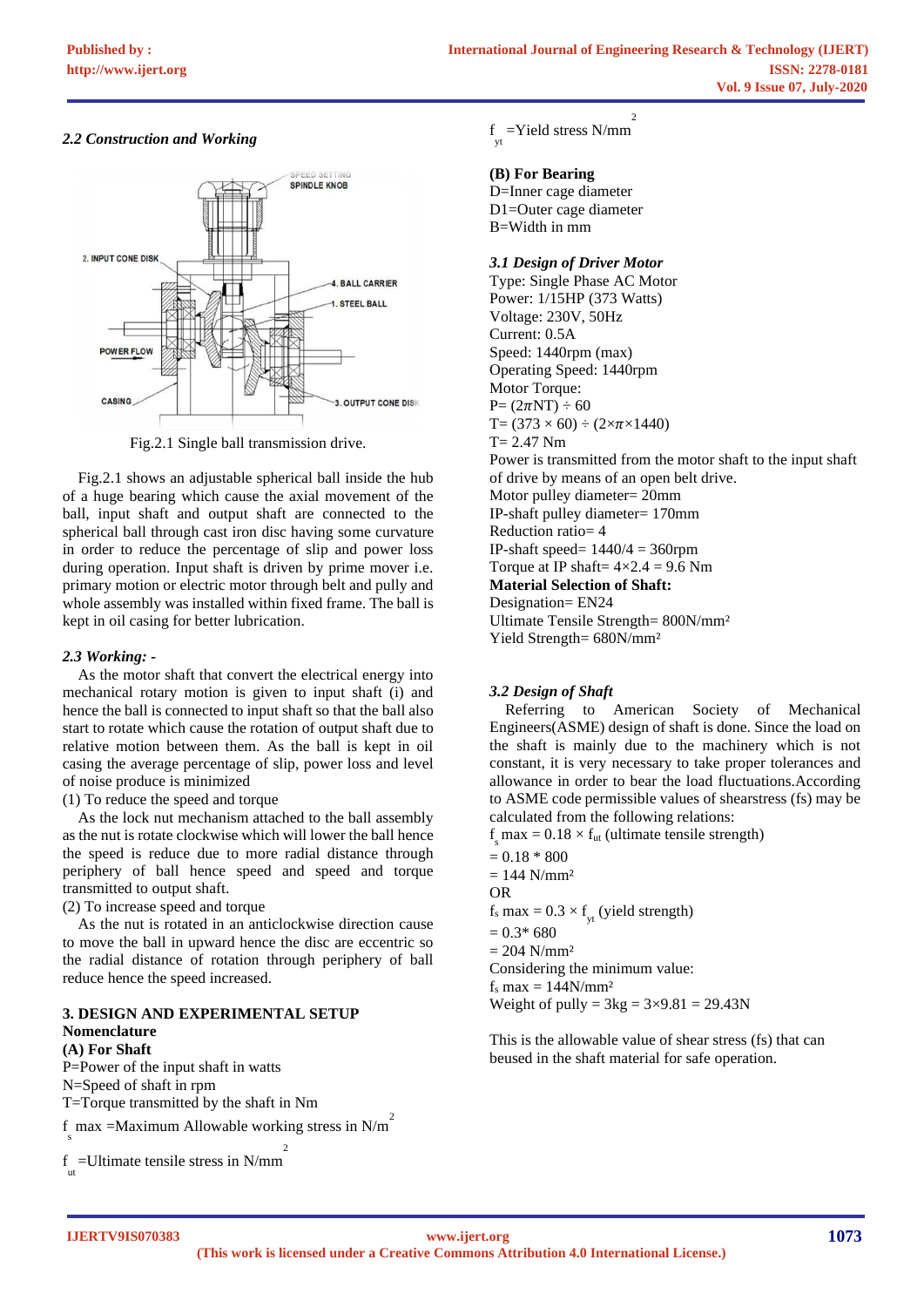

Fig. 3.1 SFD-BMD

## *3.2.1 Diameter of shaft Considering Combine Loading*

## **Diameter of Shaft By Equivalent Twisting Movement**

1) Torque (T) =  $(T_1-T_2) \times R$  $= (1800-900) \times 85$  $= 76.55$  Nm 2)  $M = \frac{WL}{2}$  $\frac{V}{2} = \frac{(3 \times 9.81) \times (9)}{2}$ 2  $= 1.32$  Nm 3)  $T_e = \sqrt{T^2 + M^2} = \sqrt{(76.55)^2 + (1.32)^2} = 76.56$  Nm  $4) T = \frac{\pi}{14}$  $\frac{\pi}{16} \tau d^3$  $= 12.40 = 16$  mm

Diameter (d) =  $12.40$  mm

## **Diameter of Shaft By Equivalent Bending Movement**

1) Equivalent Bending Moment  $M_{eq} = \frac{1}{2}$  $\frac{1}{2}[M + \sqrt{M^2 + T^2}]$  $=\frac{1}{2}$  $\frac{1}{2}$ [1320 +  $\sqrt{1320^2 + 76550^2}$ ]  $M_{eq} = 76550$  Nmm

2) 
$$
M_{eq} = \frac{1}{2} \sigma_b \times d^3
$$
  
\n $d^3 = \frac{765550 \times 32}{\pi \times 144}$   
\n $d = 15.63 = 16 \text{mm}$ 

Diameter  $(d) = 16$ mm

For safe operation select the diameter of shaft which is maximum.

 To achieve the tolerance of h6H7 on the pulley we need to bore the pulley hole & the minimum hole possible is 16mm, so adopting the shaft diameter **16mm**.

## *3.3 Angle of Response*  $\frac{T_1}{1}$  $\frac{11}{T_2} = e^{\mu \theta}$  T1 = 1800N

| $T2 = 900N$ |
|-------------|
|             |
|             |
|             |
|             |
|             |

#### **Experimental Setup**



Fig.3.2 Experimental Setup

## **4. SOFTWARE RESULT AND ANALYSIS**

#### *Strain Analysis*

Strain is the reaction of a framework to an applied pressure. At the point when a material is stacked with a power, it creates a stress, which at that point makes a material distort. Building strain is characterized as the measure of disfigurement toward the applied power isolated by the underlying length of the material.



Fig. 4.1 Strain Analysis

#### *Stress Analysis*

Stress examination is an essential undertaking for mechanical, plane design specialists associated with the structure of structures all things considered, for example, burrow extensions and dams, airplane, mechanical bodies, and even plastic cutlery what's more, staples. Stress examination is likewise utilized in the upkeep of such